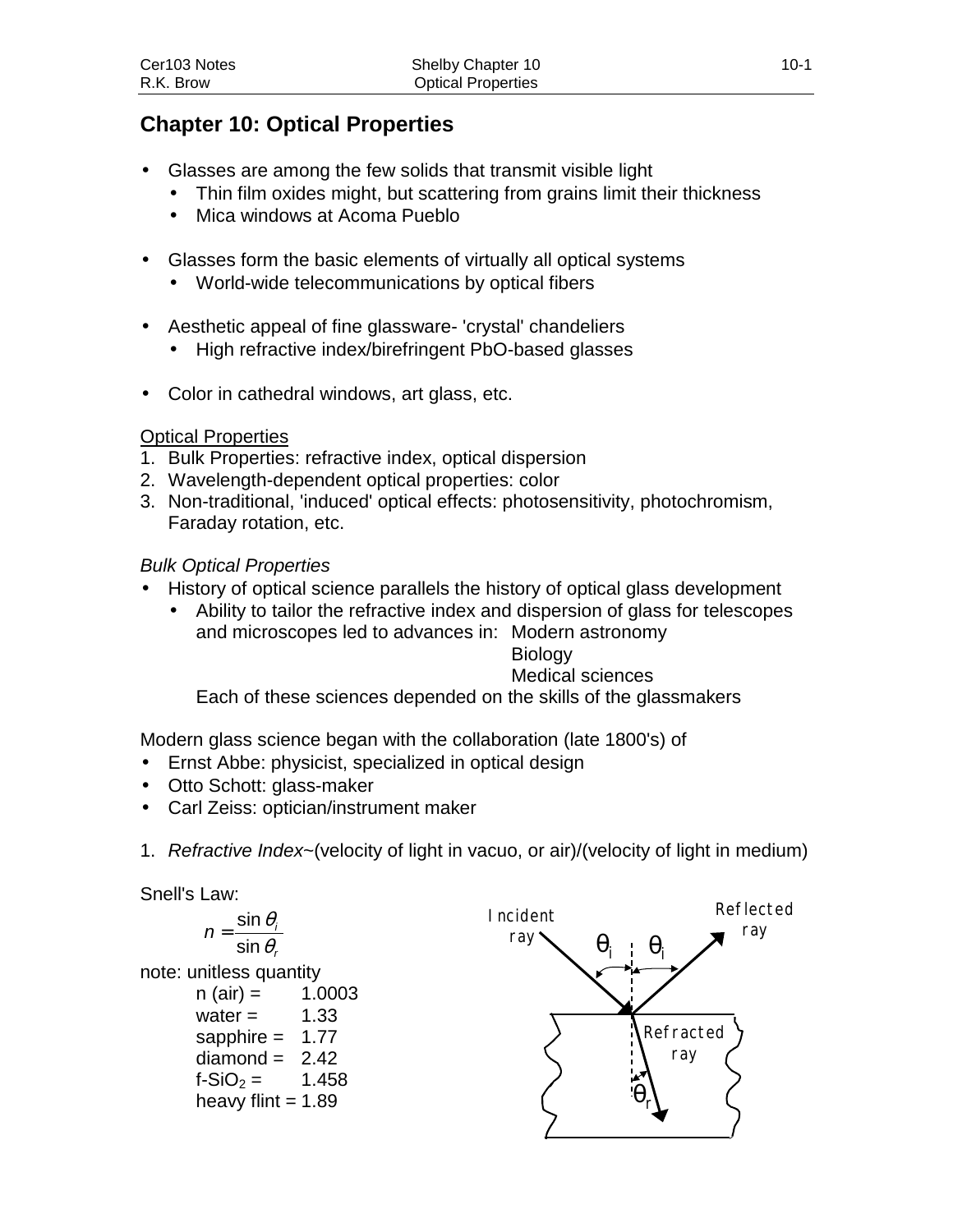#### *Internal Reflection*:

Critical angle (Brewster's angle)  $\theta_c$  below which light is totally reflected:

$$
\sin \theta_c = \frac{1}{n}
$$

Note: larger n means greater  $\theta_c$ , and so more light (from a broader distribution of incident angles) will be internally reflected.

High index materials (diamonds, PbOglasses) look 'brilliant' when facets are cut so that internal reflection returns light from large faces that originally collected the light.

Note too: internal reflection is important for transmission of light down an optical fiber.

Measuring refractive index:

Ray tracing techniques:

- Minimum deviation  $(\pm 0.0001)$ ; Fleming Figure 4
- V-block refractometer (±0.00004); Fleming Figure 7



Index Matching Oils (±0.001)

- Compare liquids with known indices to samples with unknown indices
- Samples 'disappear' when indices match
	- Becke line: moves towards *higher* index medium when stage moves *lower*.
- Simple; no special sample cutting/polishing required

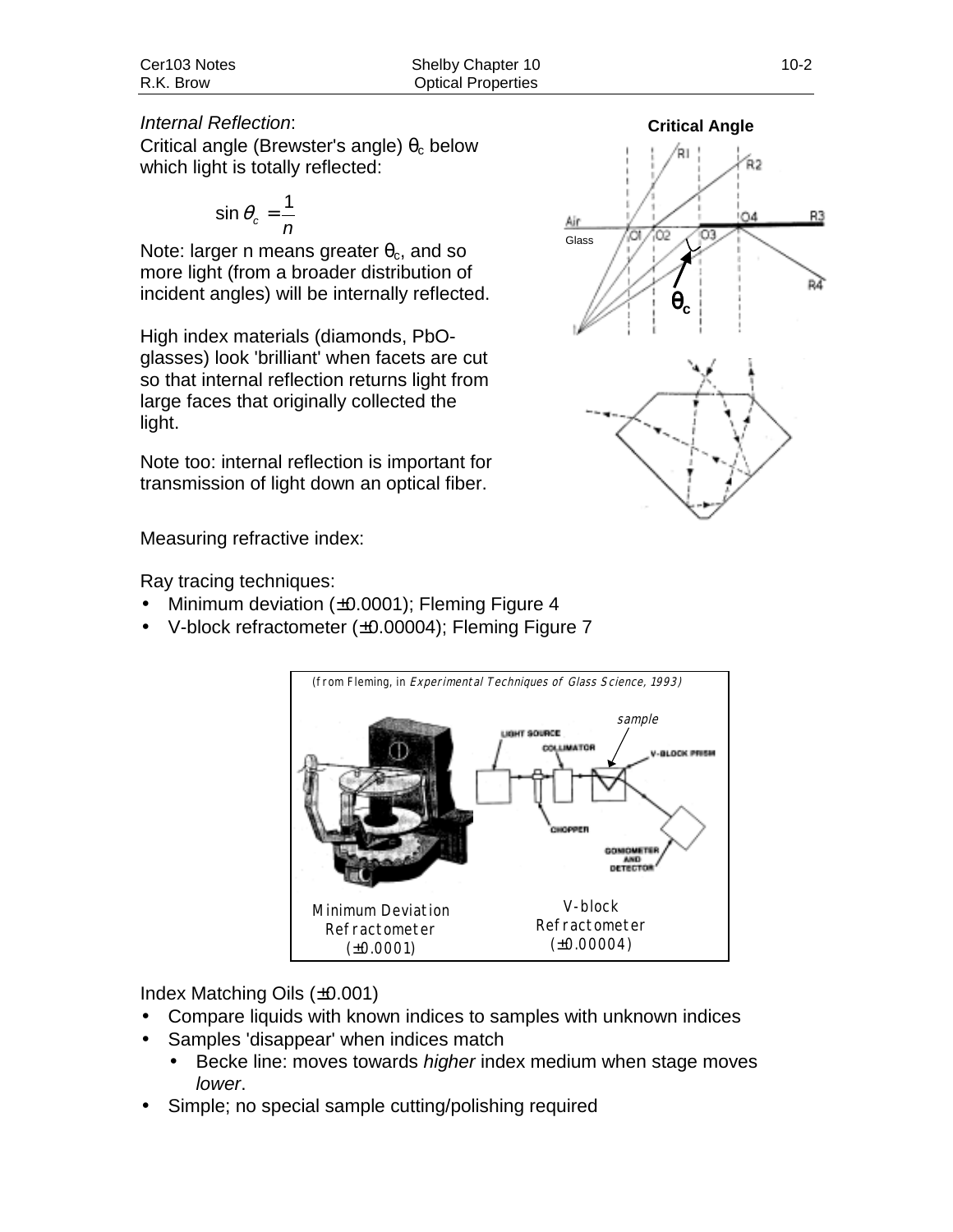Refractive index depends on wavelength. This dependence is called *dispersion* Short λ: higher index

So, refractive index should be quoted at a specific wavelength:

 $n_D$ , 589.3 nm, Na-D line emission (yellow)  $n_F$ , 486.1 nm, H-F line emission (blue)  $n<sub>C</sub>$ , 656.3 nm, H-C line emission (red)

(More on dispersion later)



Refractive index represents the interaction of light with electrons of the constituent atoms in a glass.

- 'n' increases with electron density or polarizability.
	- Low 'n': low atomic # ions: BeF<sub>2</sub> glasses, n∼1.27; SiO<sub>2</sub>, B<sub>2</sub>O<sub>3</sub>: n∼1.46 low polarizable ions (F<sup>-</sup> for  $O^2$ ) bridging oxygen for nonbridging oxygens; NBO's increase 'n'
- increasing  $R_2O \rightarrow$ increase in 'n'
	- 'n' increases even when smaller atomic# ions (Li, Na) replace  $Si<sup>4+</sup>$ because of the greater polarizability of NBO's
- note that 'n' increases in the series Na<K<Li<Rb<Cs
	- the low 'n' for the Li-silicate glasses results from the decreasing molar volume as the glass structure collapses around the small Li<sup>+</sup> ions

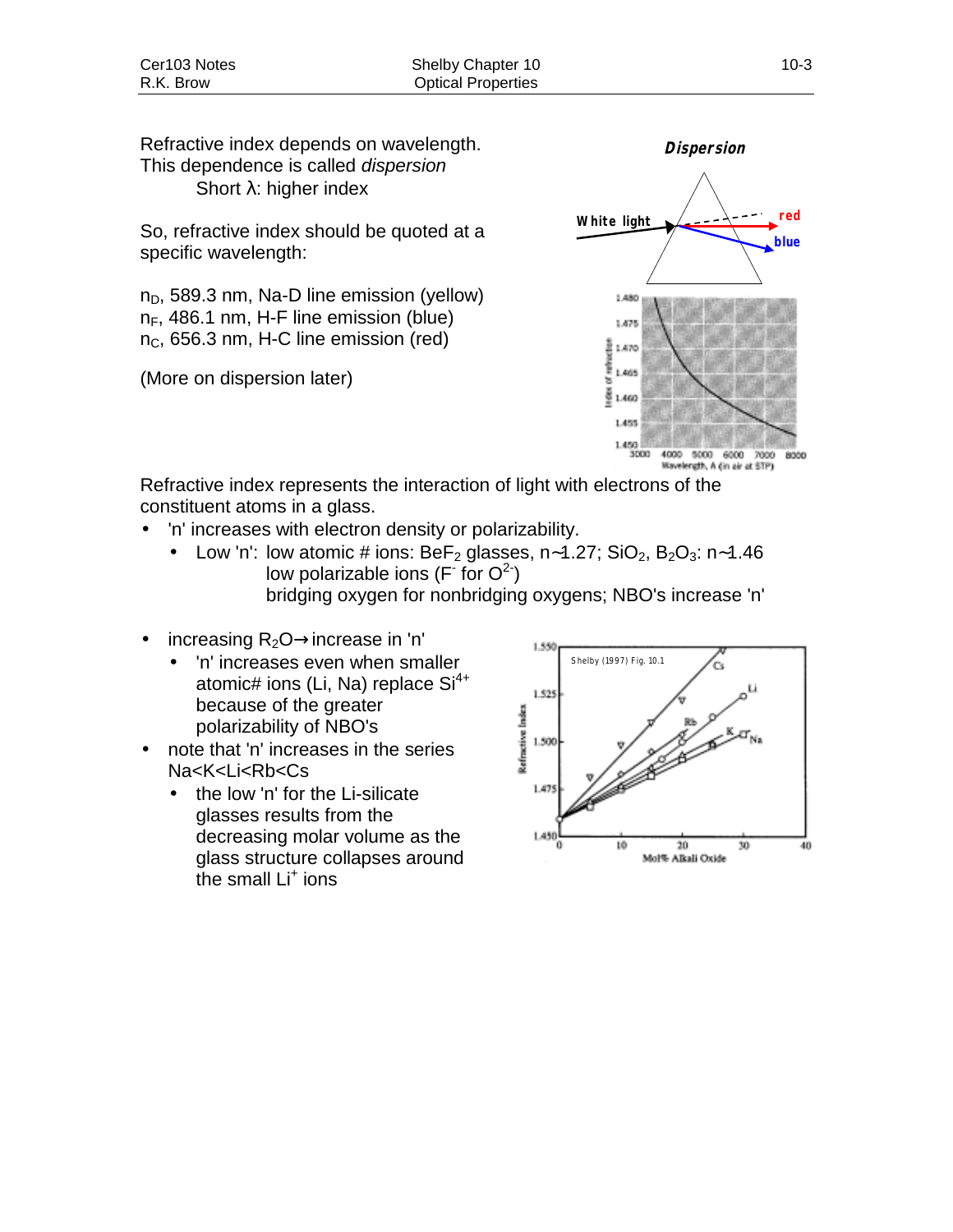| Cer103 Notes | Shelby Chapter 10         | $10 - 4$ |
|--------------|---------------------------|----------|
| R.K. Brow    | <b>Optical Properties</b> |          |

Refractive index is sensitive to other network structural changes

- replacing  $Na<sub>2</sub>O$  with  $Al<sub>2</sub>O<sub>3</sub>$  in aluminosilicate glasses decreases 'n' because polarizable NBO's are replaced by less polarizable Al-O-Si bridging oxygens (Rawson Fig. 90).
- The AI-CN change in aluminophosphate glasses, from CN=6 to CN=4, replaces a dense structure with a more open network, causing 'n' to decrease (Brow, Fig. 5).



*High* index glasses contain heavy, polarizable ions: Pb, Bi, Tl, etc.

- PbO•Bi<sub>2</sub>O<sub>3</sub>•Ga<sub>2</sub>O<sub>3</sub> glasses: visible light 'n'∼2.7  $S<sup>2</sup>$  for  $O<sup>2</sup>$  also increases 'n'
- asymmetric ions also contribute to large 'n'
	- polarizable sites, in addition to polarizable ions
		- Ti-polyhedra: note asymmetry associated with the one short Ti=O bond
			- Non-linear optical applications
			- Basis for PbO-free glassware
		- Nb-polyhedra have similar effects

## *Fictive Temperature Effects*:

(Rawson, *Properties and Applications of Glasses,* 1980)





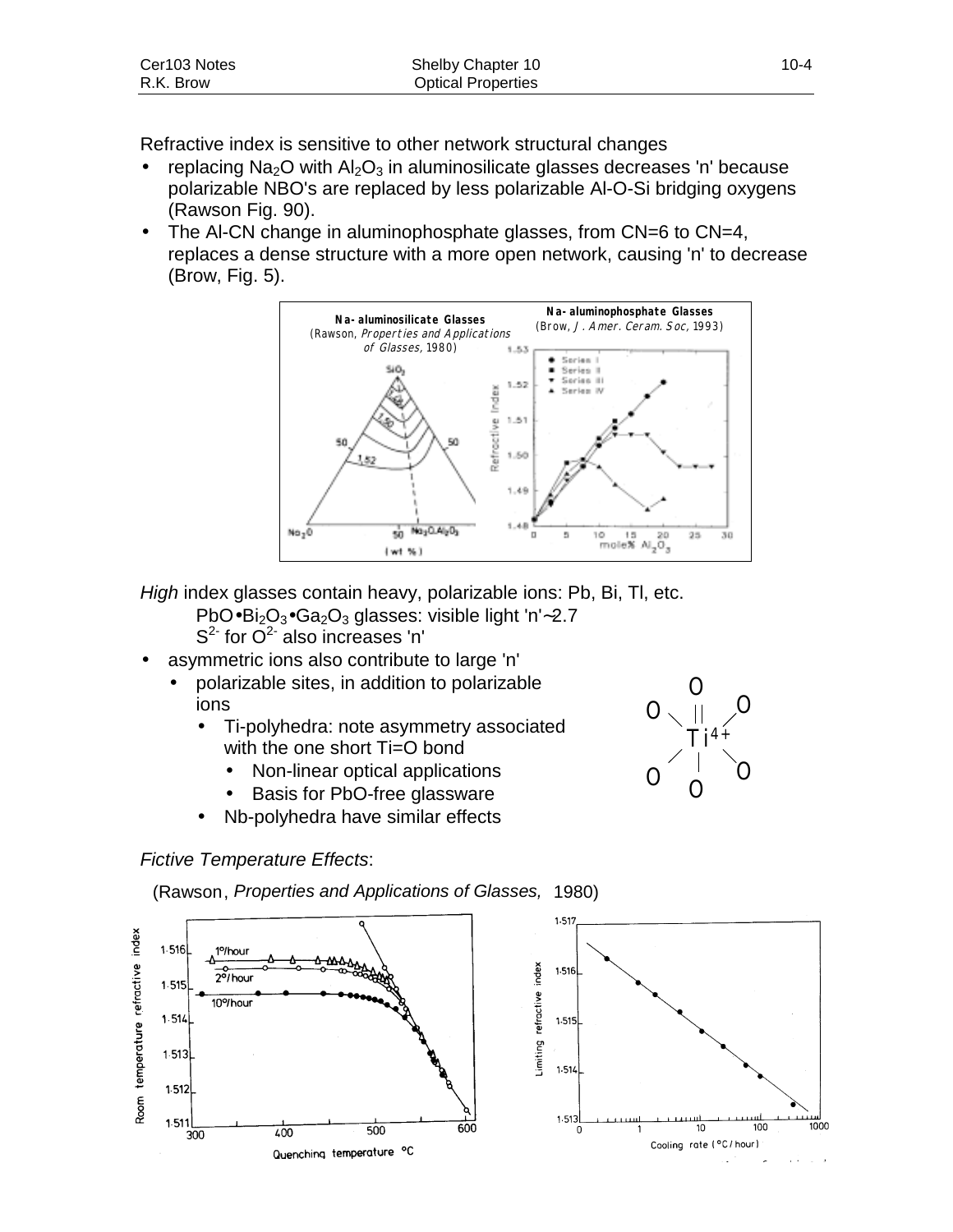Note: 'n' varies by ∼0.003 for different quench rates for these optical glasses. The required degree of reproducibility (and homogeneity) for many optical applications can be *two orders of magnitude smaller*.

- Must avoid local variations in 'n' caused by poor annealing
- Optical glasses generally require much more careful (fine) annealing schedules than other glass products to avoid local heterogeneities in 'n'

#### *Temperature Dependence*

- *d*n/*d*T depends on composition and properties of the base glass
- CTE affects 'n': longer Me-O bonds, more open structure, lower 'n'
- higher temperature, greater ion polarizabilities, higher 'n'

*d*n/*d*T important for a variety of applications

- self-heating of laser elements- increasing 'n' with laser absorption increases selffocusing, runaway damage
- index match for composites



*Molar Refractivity*: measure of the contribution of constituent ions in a glass to the overall refractive index; dependent on ion polarizability.

$$
R_m = V_m \left( \frac{n^2 - 1}{n^2 + 2} \right)
$$

where  $V_m$  is the molar volume and 'n' is the refractive index at the  $\lambda$  of interest.

Molar refractivity is the sum of the individual ionic refractivities  $(R<sub>1</sub>)$ : for  $A_xB_y$ ,  $R_m = xR_A + yR_B$ 

Note: Tables of ionic refractivities (right) are often used to predict the molar refractivity (and so the refractive index) of a glass with a known composition.

- Increasing ion size, increasing ionic refractivity: Li<sup>+</sup><Na<sup>+</sup><K<sup>+</sup>; Mg<sup>2+</sup><Ca<sup>2+</sup><Ba<sup>2+</sup>
- Small, highly charged glass-forming ions  $(Si^{4+}, P^{5+})$  contribute less to the index of refraction than the larger modifiers
- One problem is that  $R<sub>1</sub>$  is not a constant; e.g.,  $R_{Oxygen}$  is greater for NBO's than for BO's (Kreidl figure, below).  $R_{ox}$  is sensitive to structural changes.

|                    | (from W. Vogel, Chemistry of Glass, 1985) |
|--------------------|-------------------------------------------|
| Cation             | Ionic<br>Refraction                       |
| Ŀi*                | 0.2                                       |
| Na                 | 0.5                                       |
| ĸ.                 | 2.2                                       |
| Ms                 | 0.28                                      |
| Ca <sup>2</sup>    | 1.33                                      |
| $Ba2+$             | 4.3                                       |
| Ph <sup>2</sup>    | 3.1                                       |
| $\mathbf{B}^{st}$  | 0.05                                      |
|                    | 0.17                                      |
| $\mathrm{Si}^{4+}$ | 0.1                                       |
|                    | $_{0.07}$                                 |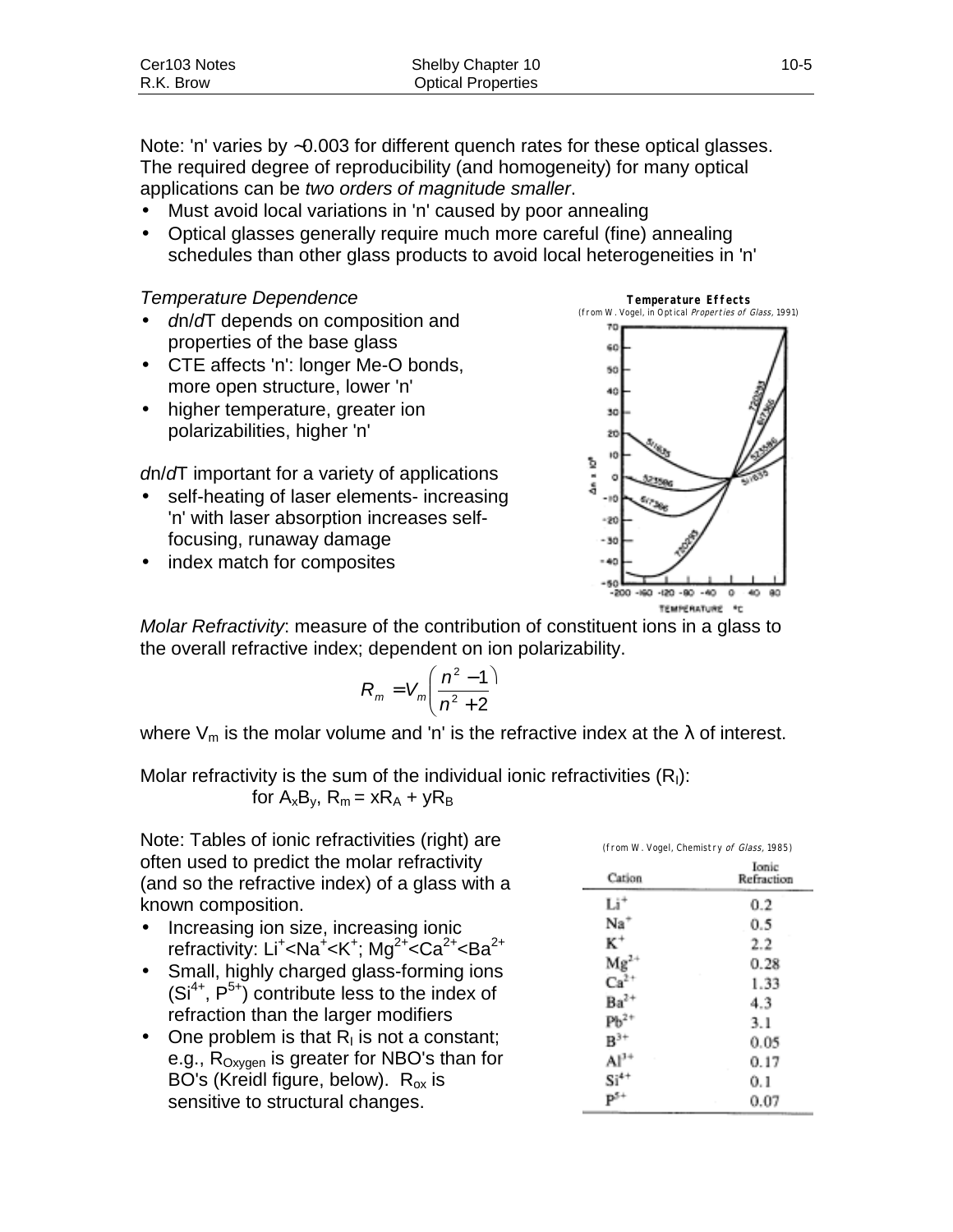

*Dispersion*: the variation in index with wavelength: *d*n/*d*λ

- Associated with the oscillation of electrons coupled to light
	- At short wavelengths, 'n' increases because the photons are absorbed by the promotion of electrons across the optical band-gap; *UV-absorption*
	- At longer wavelengths, 'n' increases because photons are absorbed by phonons associated with molecularscale vibrations; *IR-absorption*
- *d*n/*d*λ varies as the λ approaches either the UV- or IR-edges.





(from Fleming, in Experimental<br>Techniques of Glass Science, 1993)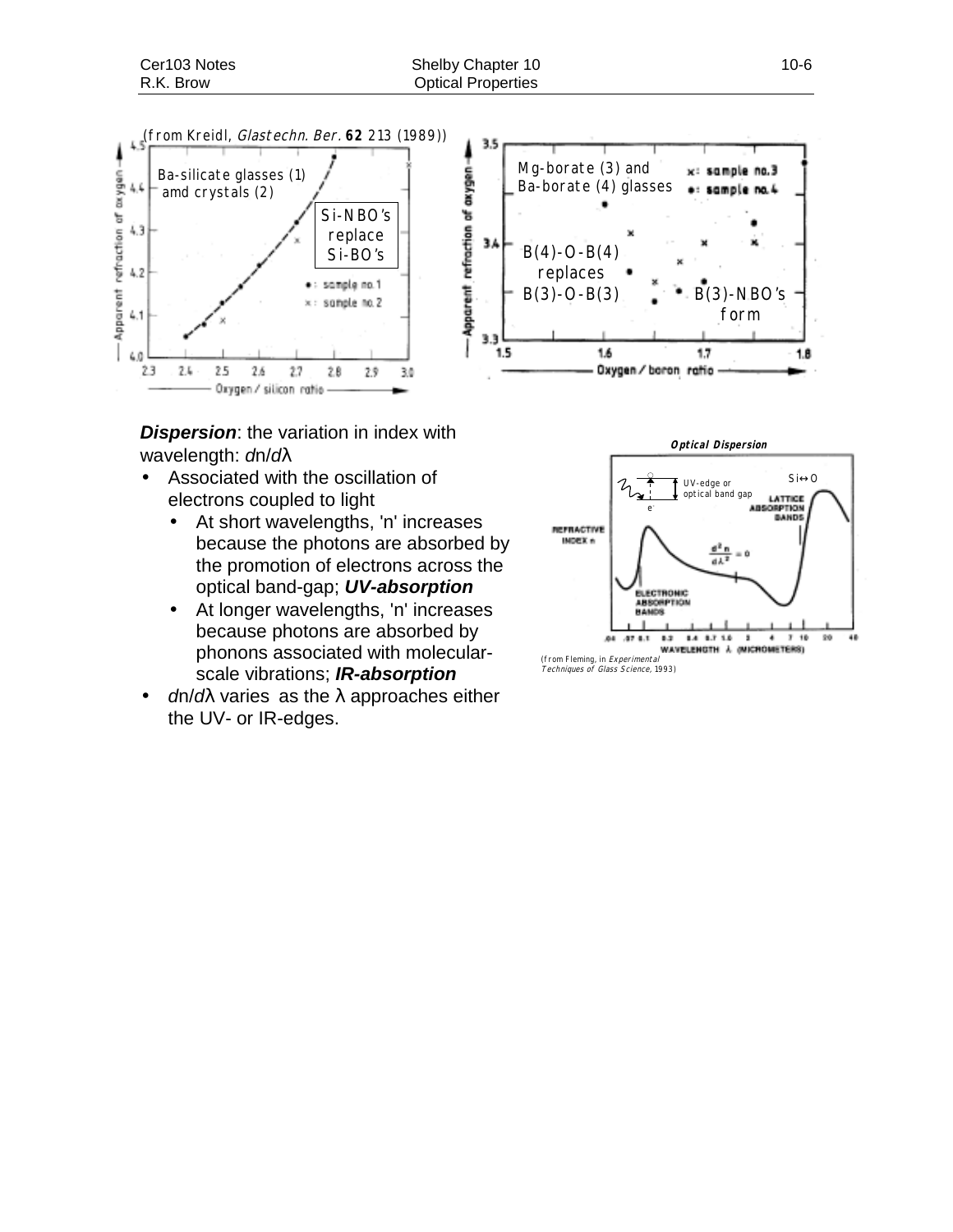*Abbe Number* is the practical measure of dispersion of visible light:

$$
v = \frac{n_D - 1}{n_F - n_C}
$$

Note: large Abbe number (υ) means smaller degree of dispersion; smaller difference index when measured with blue light  $(n_F)$  vs. red light  $(n_C)$ .



| Full Name of Glass Groups ("Families") | <b>Niteweaton</b> |
|----------------------------------------|-------------------|
| Fluor crown                            |                   |
| Dense phosphate crown                  | -9                |
| Borosilicate crown                     | BΚ                |
| Crown                                  | κ                 |
| Barium crown                           | BaK               |
| Dense lanthanum crown                  | LaSK              |
| Extra-light fiint                      | ۳                 |
| Flint                                  |                   |
| Dense barium fiint                     |                   |
| Short filmt                            |                   |
| Lanthanum fiint                        | Ш                 |

Optical glasses are classified with the *Abbe Diagram.*

Note that, in general, lower 'n' coincides with greater  $\nu$  (less dispersion). If light doesn't significantly interact with the constituent ions of a glass, then both index and dispersion will be low….

This scheme yields different classifications of glasses related to composition:

• *Crown glasses*: soda-lime silicates; low index, low dispersion.

(named for the British window glass manufacturing process- large blown bubble of glass was transferred to a pontil, opened, then spun into a circular disk by centrifugal force.)

• *Flint Glasses*: lead-containing; high index, high dispersion (low υ) (named for the high purity silica from 'flint nodules' found in chalk deposits in SE England)

Schott Glass Classification: second letter K: crown glass second letter F: flint glass

> first letter represents a type; e.g., BK-7 is a borosilicate crown LaF-20 is a lanthanum flint (high n, low υ)

Catalog numbers represent optical properties; first three numbers define  $n_D$ Last three numbers define ' $v_D$ ' BK-7 (517642): 'n<sub>D</sub>'=1.51680;  $v_D=64.17$ LaF-20 (682482):  $n_D=1.68248$ ;  $v_D=48.20$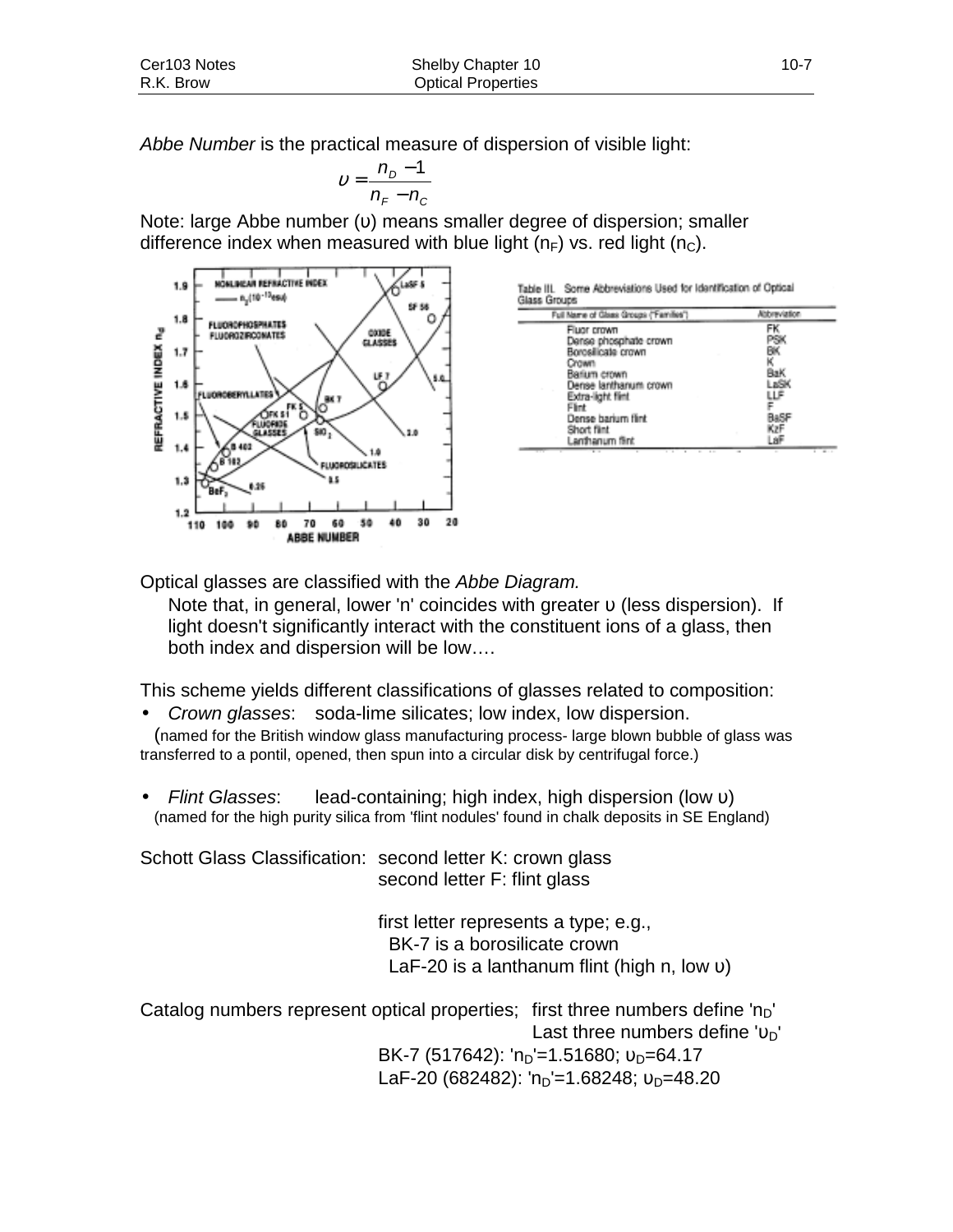• Schott has over 200 glasses in their catalog. Compositions are proprietary, only optical properties are reported. Optical designers don't care; rarely interested in other properties (except for *d*n/*d*T).

Why be concerned with dispersion? Chromic aberrations.

- A lens will focus red light at a different spot than blue
- Multiple optical elements, with different indices and different dispersions, will correct this effect.





*LightPath Technologies*: diffuse together different glasses to provide the same chromic corrections in a single piece of glass- do not require multiple lenses.



*Ultraviolet Absorption*

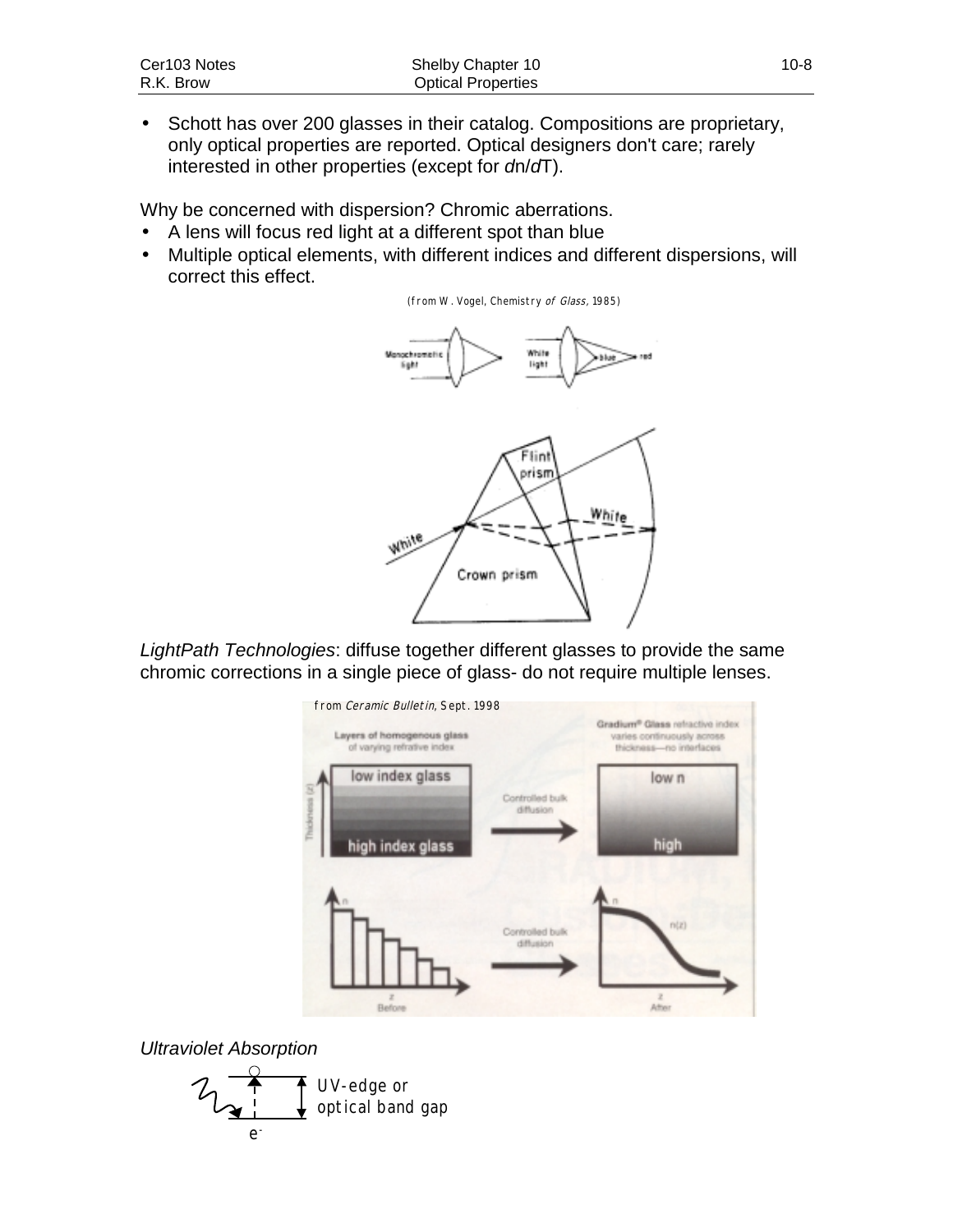- Interband electronic transitions (valence to conduction bands:  $h/\lambda \ge E_{\text{gap}}$ )
	- for pure SiO<sub>2</sub>: E<sub>gap</sub> is ~8 eV (0.16 µm)
	- UV-photolithography
- Note: the large increase in 'n' associated with the UV-edge is accompanied by a loss of transmission at these same wavelengths. Ditto for the IR-cutoff. See Fanderlik, figure 41.



Fig. 41 Dispersion curve of quartz glass compared with its absorption spectrum.

- Adding alkalis reduces the UV-edge energy (moves the edge to longer  $λ$ ).
	- The closer the UV-edge is to visible frequencies, the greater the visible dispersion  $(v_D)$ .
		- $GeO<sub>2</sub>$  has a smaller  $E<sub>gap</sub>$  than other oxide glasses; addition of alkalis pushes the edge close to the visible. Resulting increased absorption causes yellowish color in alkali germanates. Intensity of the color increases with temperature (*thermochromism*) as E<sub>gap</sub> decreases.
- Absolute UV edge is difficult to observe. Small contamination by Fe-impurities lead to intense absorptions due to *charge transfer transitions*, overwhelm the  $E_{\text{gap}}$  transitions

## *Infrared Absorption*

• transitions associated with phonon vibrations

$$
\begin{array}{ccc}\nm_1 & \text{VM} & m_2\n\end{array}\n\qquad \qquad \nu = \left(\frac{1}{2\pi}\right)\sqrt{\frac{F}{\mu}}, \quad \text{where } \mu = \frac{m_1 m_2}{m_1 + m_2}
$$

ν is the frequency of the vibrational absorption energy, F=force constant of the bond (spring) between the two ions and  $\mu$  is the 'reduced mass' of the vibrating entity.

- Note in the above figure from Fanderlik that these transitions are at much lower energies (longer wavelengths)- for 'clear glasses' these vibrations occur in the IR part of the spectrum.
- Note too that the frequency of the IR-absorption peaks are sensitive to the nature of the Me-O bonds: structural information from vibrational spectroscopies (IR and Raman)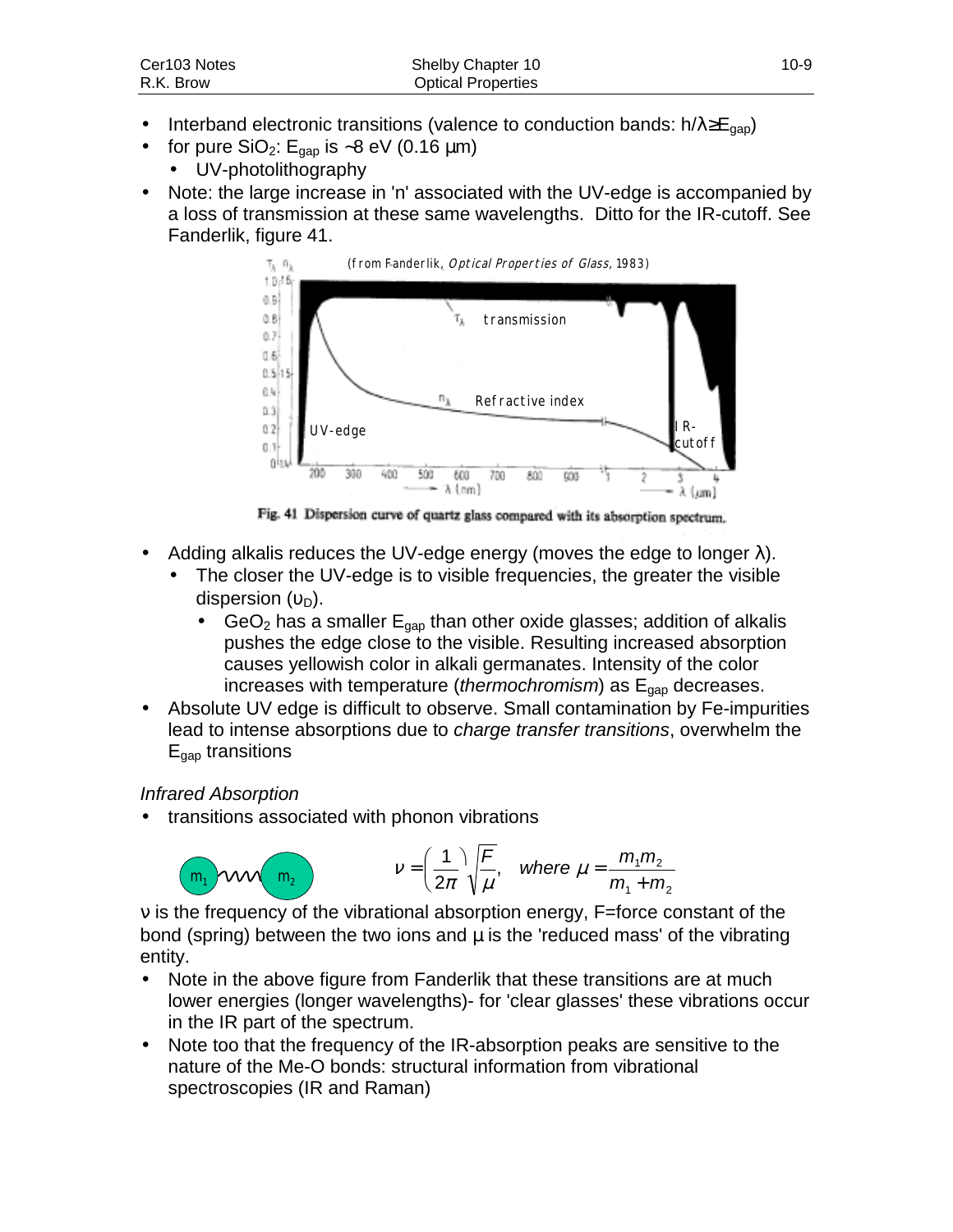| Cer103 Notes | Shelby Chapter 10         | $10 - 10$ |
|--------------|---------------------------|-----------|
| R.K. Brow    | <b>Optical Properties</b> |           |

Large ions, weak bonds lead to IR absorptions at longer wavelengths

- IR absorption wavelength increases in the order  $B_2O_3 <$ SiO<sub>2</sub><GeO<sub>2</sub>
- Replacing  $O^2$  with F; weaker bonds, longer wavelength IR cutoff
	- Fluoride glasses are good IR-transmitters
- Chalcogenide glasses are good IR-transmitters (S<Se<Te)



IR transmitting glasses used in windows to detect IR signals

- sidewinder missiles
- IR lasers  $(CO<sub>2</sub>)$  for surgical applications, etc.

### *Color in Glass*

Color results from selective absorption or scattering of specific (visible) wavelengths. Absorb red, see blue; absorb red and blue, see yellow, etc.

• If all visible wavelengths transmit equally? You'll see clear→gray→black, depending on the *total* transmission (high→low).

Several mechanisms lead to color:

- 1- Absorption; electron transitions; ligand field theory; redox equilibrium rxn.
- 2- Light scattering; colloidal metal or semiconducting particles (Mie scattering)
- 3- Photosensitive glasses
- 4- Fluorescence; lasers

#### *Absorption Colors*

- Absorption by transition metal ions involves the transition of electrons from a *d* orbital of lower energy to one of higher energy.
	- Electron transitions with energies in the visible spectrum:  $\Delta$ E=hλ, 1.77 eV (700 nm, red) ≤  $\Delta$ E ≤ 3.10 eV (400 nm, blue)
- Noble gas shell ions  $(Si^{4+}, O^2, Na^+)$  require large energies for electron transitions
	- ∆E>3 eV; UV-edge
	- clear glasses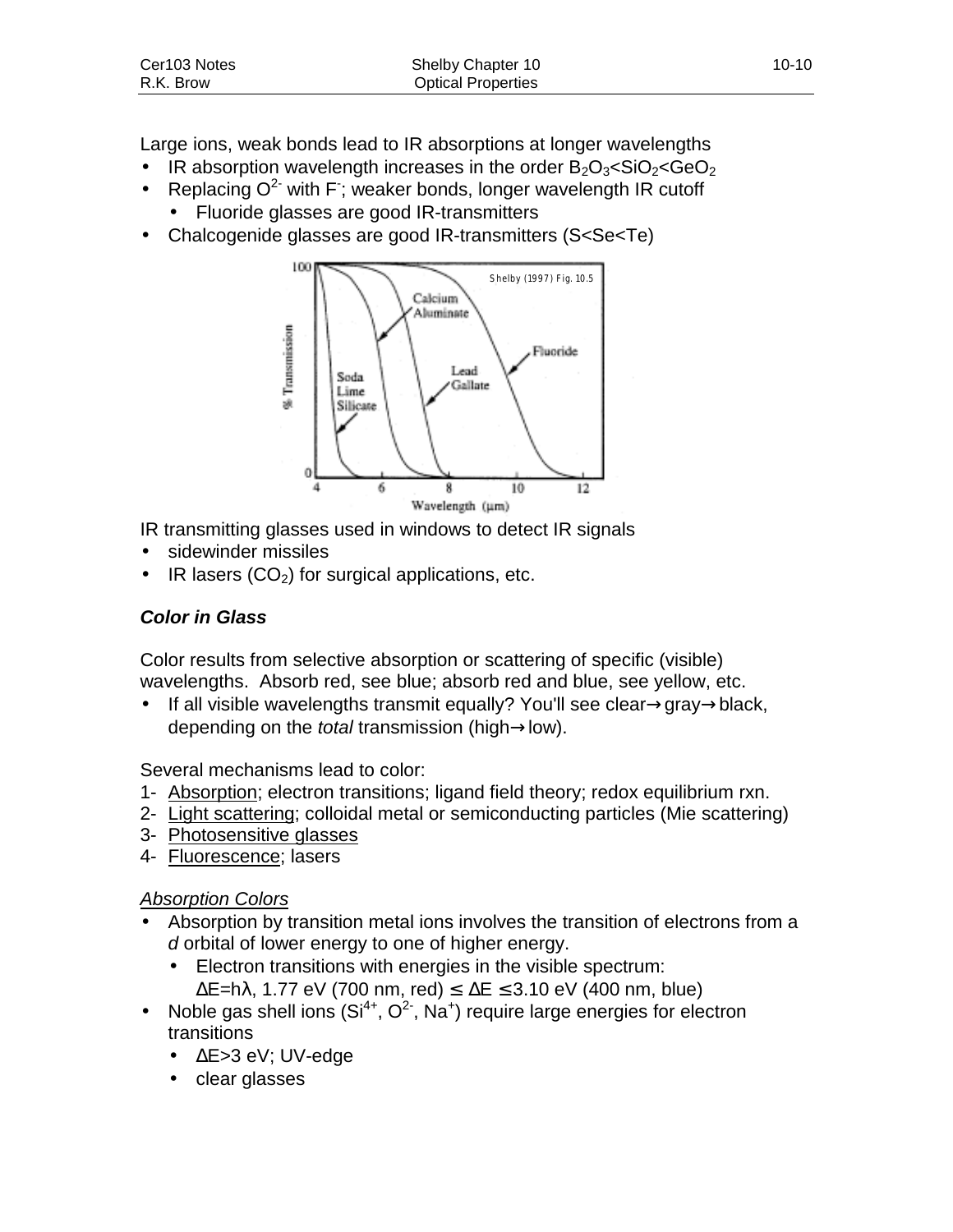- However, unfilled 3d (transition metals), 4f (lanthanides) orbitals have ∆E's in the visible energy range
- The 3d electrons in transition metal ions are outer shell electrons; participate in bonding; color is sensitive to changes in chemistry.
- The 4f electrons in lanthanide ions are more shielded (by 5s, 5p electrons) and so colors are generally unaffected by compositional variations.

Ligand Field Theory (Crystal-Field Stabilization)

Consider transition metal ions:

There are five hybrid orbitals for 3d electrons with distinct spatial orientations.



- Energies of *d* orbitals in transition-metal ions in different hosts are not identical
	- In the absence of an electric or magnetic field (as in dilute gaseous state), the energies of the five orbitals are identical and so the absorption of a photon is not required for an electron to move from one orbital to another.
	- In the presence of a field (e.g., when the transition metal cation is coordinated by anions) splitting of the d-orbitals energies results.
		- Electrostatic repulsion between electron pairs from the host (donor) and from the 'central' TM ion.
	- Note that the  $d_{xx}$ ,  $d_{xz}$ , and  $d_{yz}$  orbitals fill space between the axes, whereas  $d_{x^2}$  and  $d_{x^2-y^2}$  are directed along the axes.
	- If the 'ligand field' (coordination environment) exerted by the host ions overlaps with a particular *d* orbital, that orbital will become destabilized to a higher energy.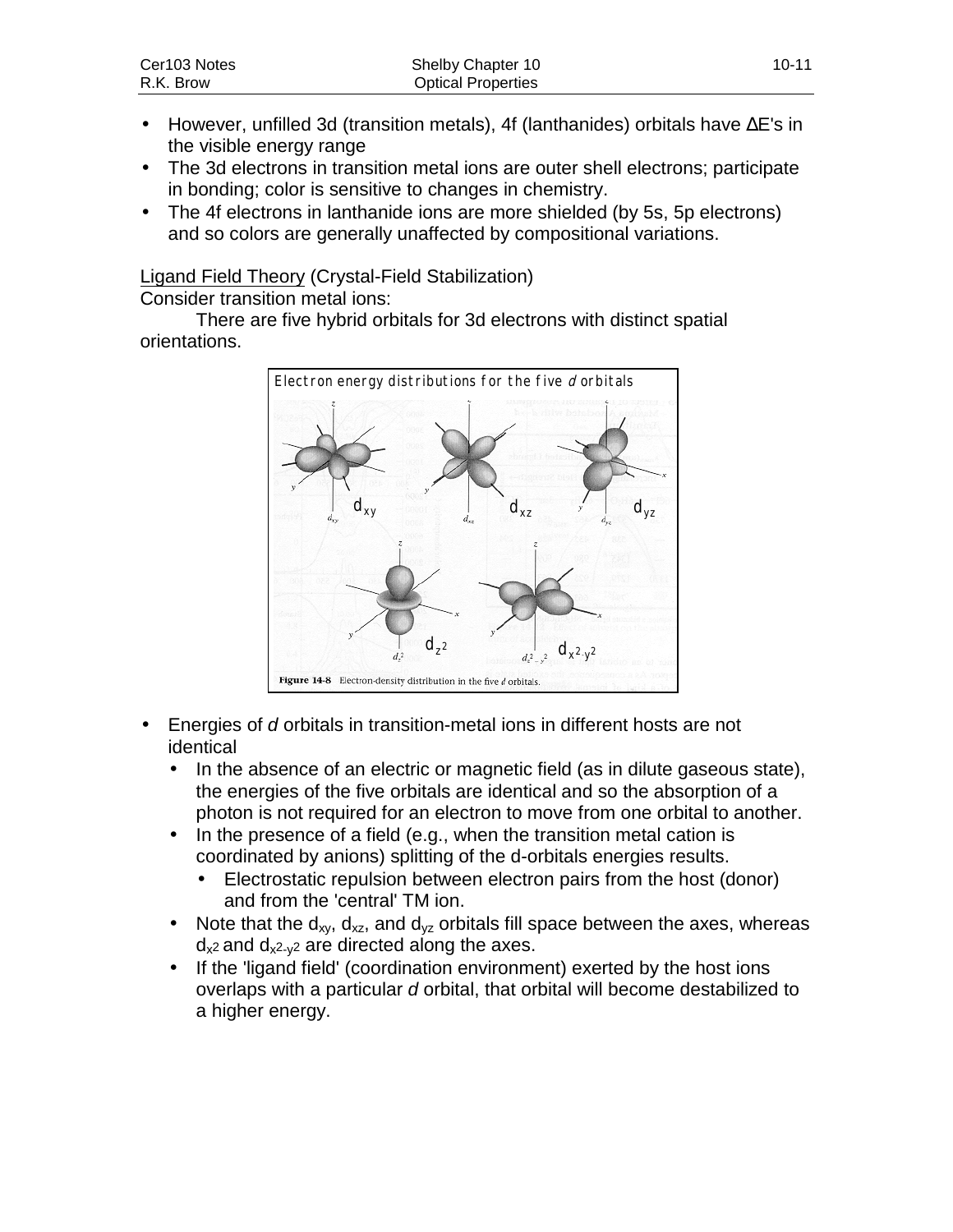

Compare the octahedral and tetrahedral ligand fields:

- In an octahedral ligand field, there is a greater overlap of the  $d_{x^2}$  and  $d_{x^2-y^2}$ orbitals (the *eg orbitals-* so-named from group theory*)* with the ligand orbitals, and so these will have greater energies than the  $d_{xy}$ ,  $d_{xz}$ , and  $d_{yz}$  orbitals (the *t2g orbitals*).
	- Photons that possess the gap energy (the energy difference between the different d-orbitals,  $\Delta_0$ ) will be absorbed as they excite electrons from the lower energy orbitals to the higher energy orbitals.
		- Ti<sup>3+</sup>/octahedral CN: [Ar]3d<sup>1</sup>:  $t^1{}_{29}e^0{}_g \rightarrow t^0{}_{29}e^1{}_g$  transition
			- Purple color in phosphate glass
- In a tetrahedral ligand field, there is a greater overlap of the  $d_{xy}$ ,  $d_{xz}$ , and  $d_{yz}$ orbitals with the ligand orbitals, and so these will have greater energies than the  $d_{x^2}$  and  $d_{x^2-y^2}$  orbitals.
	- Photons that possess the gap energy (the energy difference between the different d-orbitals,  $\Delta_{\tau}$ ) will be absorbed as the excite electrons from the lower energy orbitals to the higher energy orbitals
- In general,  $\Delta_t$ ~(4/9) $\Delta_o$ 
	- *Transition metal ions with different CN's will produce different colors.*
		- Consider Ni<sup>2+</sup>: ([Ar]3d<sup>8</sup>)
			- Li-Ca-silicate: Ni<sup>2+</sup>(VI):  $t^6{}_{2g}e^2{}_g \rightarrow t^5{}_{2g}e^2{}_g$ : pale yellow glass
			- K-Ca-silicate: Ni<sup>2+</sup>(IV):  $e^4{}_{g}t^4{}_{2g} \rightarrow e^3{}_{g}t^5{}_{2g}$ : purple glass

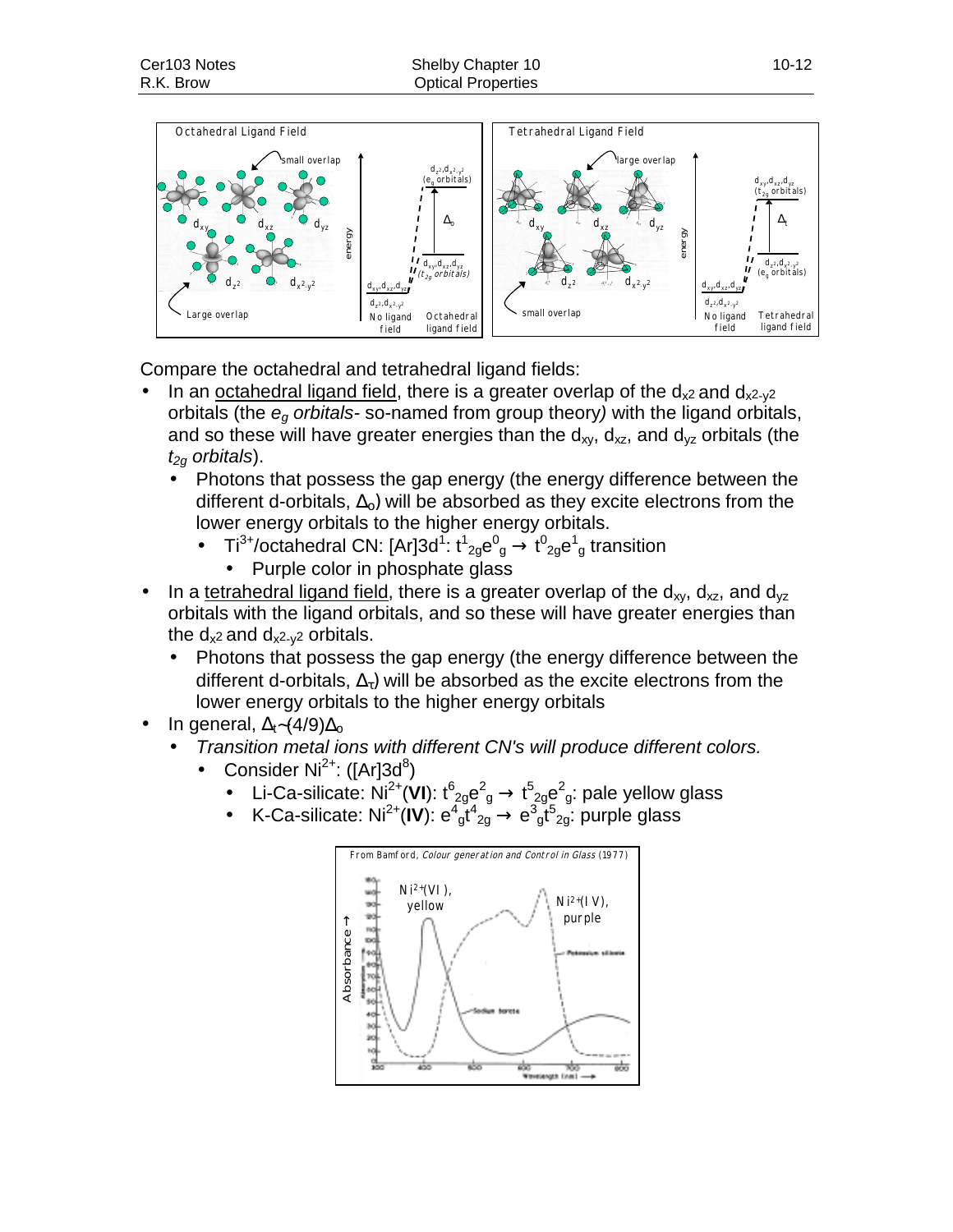| Color of<br>Coordination<br>Remarks<br>glass<br>no. with oxygen<br>Green<br>Parple<br>Borosilicate<br>glass<br>Red<br>Green<br>Purple<br>Brown<br>Green<br>Potassiam<br>silicate<br>Blue<br>Blue<br>Low alkali<br>borate<br>High alkali<br>borate | Refs.<br>44<br>4<br>45<br>45<br>4<br>4.51.52<br>46,47<br>46,53<br>48,50                                                                                                                                    |
|---------------------------------------------------------------------------------------------------------------------------------------------------------------------------------------------------------------------------------------------------|------------------------------------------------------------------------------------------------------------------------------------------------------------------------------------------------------------|
|                                                                                                                                                                                                                                                   |                                                                                                                                                                                                            |
|                                                                                                                                                                                                                                                   |                                                                                                                                                                                                            |
|                                                                                                                                                                                                                                                   |                                                                                                                                                                                                            |
|                                                                                                                                                                                                                                                   |                                                                                                                                                                                                            |
|                                                                                                                                                                                                                                                   |                                                                                                                                                                                                            |
|                                                                                                                                                                                                                                                   |                                                                                                                                                                                                            |
|                                                                                                                                                                                                                                                   |                                                                                                                                                                                                            |
|                                                                                                                                                                                                                                                   |                                                                                                                                                                                                            |
|                                                                                                                                                                                                                                                   |                                                                                                                                                                                                            |
|                                                                                                                                                                                                                                                   |                                                                                                                                                                                                            |
|                                                                                                                                                                                                                                                   |                                                                                                                                                                                                            |
|                                                                                                                                                                                                                                                   |                                                                                                                                                                                                            |
| Purple,<br>Low alkali                                                                                                                                                                                                                             | 48                                                                                                                                                                                                         |
| borate<br>grey                                                                                                                                                                                                                                    | 50                                                                                                                                                                                                         |
|                                                                                                                                                                                                                                                   | 50a                                                                                                                                                                                                        |
|                                                                                                                                                                                                                                                   |                                                                                                                                                                                                            |
|                                                                                                                                                                                                                                                   |                                                                                                                                                                                                            |
| Blue                                                                                                                                                                                                                                              | 45                                                                                                                                                                                                         |
|                                                                                                                                                                                                                                                   |                                                                                                                                                                                                            |
| from Huheey, Inorganic Chemistry, 3rd ed., (1983)                                                                                                                                                                                                 |                                                                                                                                                                                                            |
|                                                                                                                                                                                                                                                   |                                                                                                                                                                                                            |
|                                                                                                                                                                                                                                                   |                                                                                                                                                                                                            |
| <b>Effect of Ligand Field Strength</b>                                                                                                                                                                                                            |                                                                                                                                                                                                            |
| N                                                                                                                                                                                                                                                 | с                                                                                                                                                                                                          |
|                                                                                                                                                                                                                                                   |                                                                                                                                                                                                            |
|                                                                                                                                                                                                                                                   |                                                                                                                                                                                                            |
|                                                                                                                                                                                                                                                   |                                                                                                                                                                                                            |
|                                                                                                                                                                                                                                                   |                                                                                                                                                                                                            |
|                                                                                                                                                                                                                                                   |                                                                                                                                                                                                            |
| CrINH <sub>AL</sub> I"<br>rettet                                                                                                                                                                                                                  | CHCNLI <sup>12</sup>                                                                                                                                                                                       |
|                                                                                                                                                                                                                                                   |                                                                                                                                                                                                            |
| g                                                                                                                                                                                                                                                 |                                                                                                                                                                                                            |
|                                                                                                                                                                                                                                                   |                                                                                                                                                                                                            |
|                                                                                                                                                                                                                                                   |                                                                                                                                                                                                            |
|                                                                                                                                                                                                                                                   |                                                                                                                                                                                                            |
| Increasing ligared field strength                                                                                                                                                                                                                 |                                                                                                                                                                                                            |
|                                                                                                                                                                                                                                                   | High alkali<br>borate<br>field strength; different anions will produce different $\Delta_{t,o}$<br>jeneral, $\Delta$ increases in the series I<br>^2 <<br>Absorbing wavelength becomes shorter (red→blue). |

• *Different TM-ions will have different* ∆*t,o and will produce different colors*

What else effects color?

- Ligand field strength; different *anions* will produce different ∆<sub>t,o</sub>
	- In general, ∆ increases in the series I<Br<Cl<F<OH<O<sup>2</sup><NO<sup>3-</sup><CN
		- Absorbing wavelength becomes shorter (red→blue).



- Shelby:  $Co^{2+}$  in Na borate is dark blue
	- Adding NaCl for Na<sub>2</sub>O: light blue-green
	- Adding NaBr for Na<sub>2</sub>O: green
	-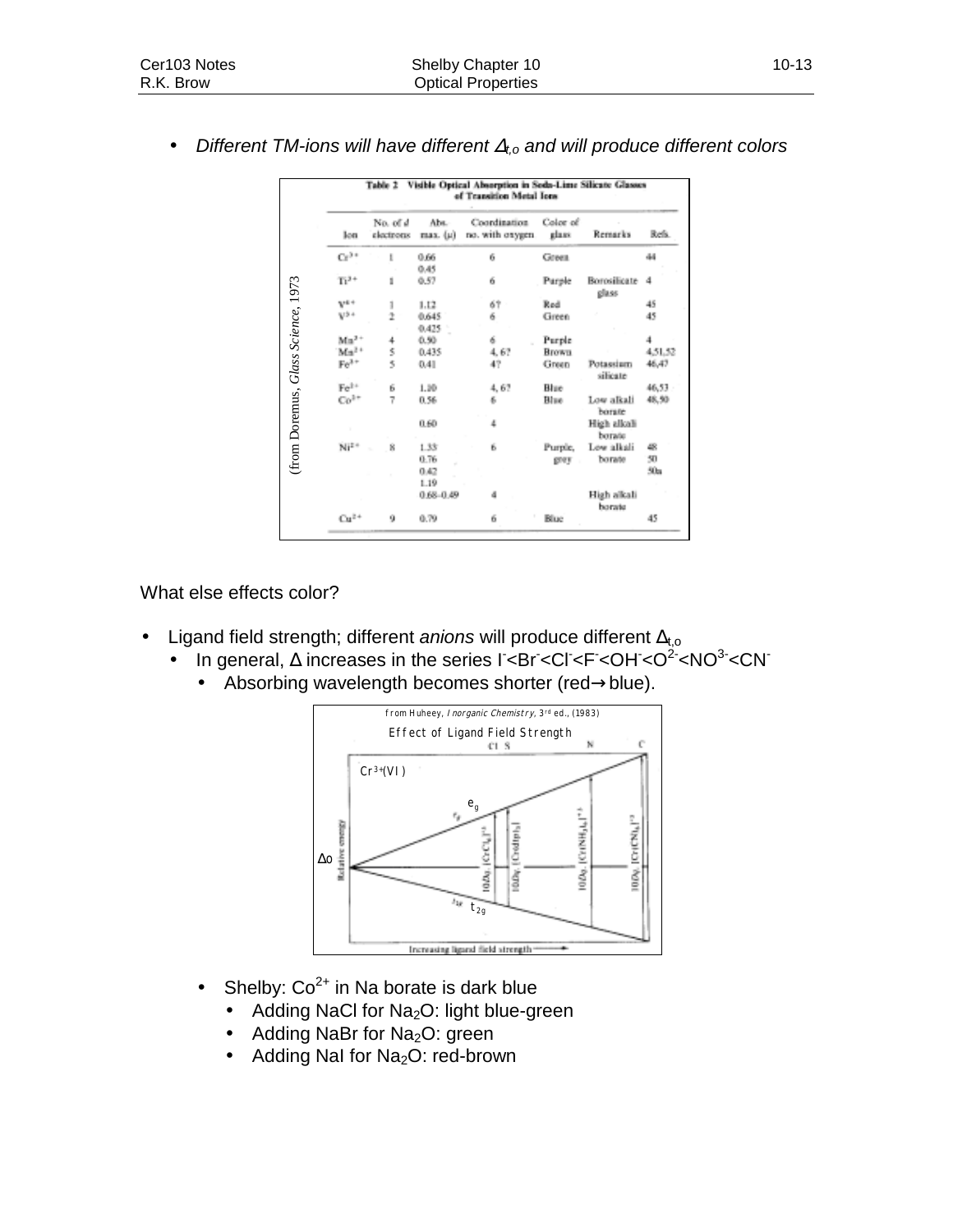Effects of TM-concentration:

• Recall Beer-Lambert Law

$$
\frac{I}{I_0} = e^{-\mathcal{E}CX}
$$

Where *c* is molar concentration, ε is molar extinction coef. (absorptivity) and *x* is the sample thickness



- Weak, *intra-cation transitions* (3d splittings): ε∼0.01-200
- *charge-transfer absorption:* electron-transfer from a donor complex (SCN- ) to an acceptor orbital ( $Fe<sup>3+</sup>$ )
	- very large molar absorptivities ( $\varepsilon$ >10<sup>3</sup>)
		- often mistaken for UV-edge
		- used in analytical chemistry
- *Oxidation state affects color*
	- In general, greater valence→greater  $\Delta \rightarrow$ absorption at shorter  $\lambda$ 
		- e.g.,  $V^{4+}$  is red (absorbs blue);  $V^{3+}$  is green (silicate glasses)
		- Fe<sup>2+</sup>/Fe<sup>3+</sup> colors; Fe<sup>3+</sup> absorbs UV/blue, Fe<sup>2+</sup> absorbs IR/red, leaving a greenish tinge; look at the edge of a window glass to see color effects of Fe-contamination- demonstrates the effect of 'x' in Beer-Lambert law
			- $Fe^{2+}/Fe^{3+}$  IR & UV absorption used for 'heat control' in automobile window glasses



•  $Cr^{3+}/Cr^{6+}$  used for green glass used in containers. (NiO or CoO sometimes added for darker green found in champagne bottles vs. emerald green of some beer bottles.)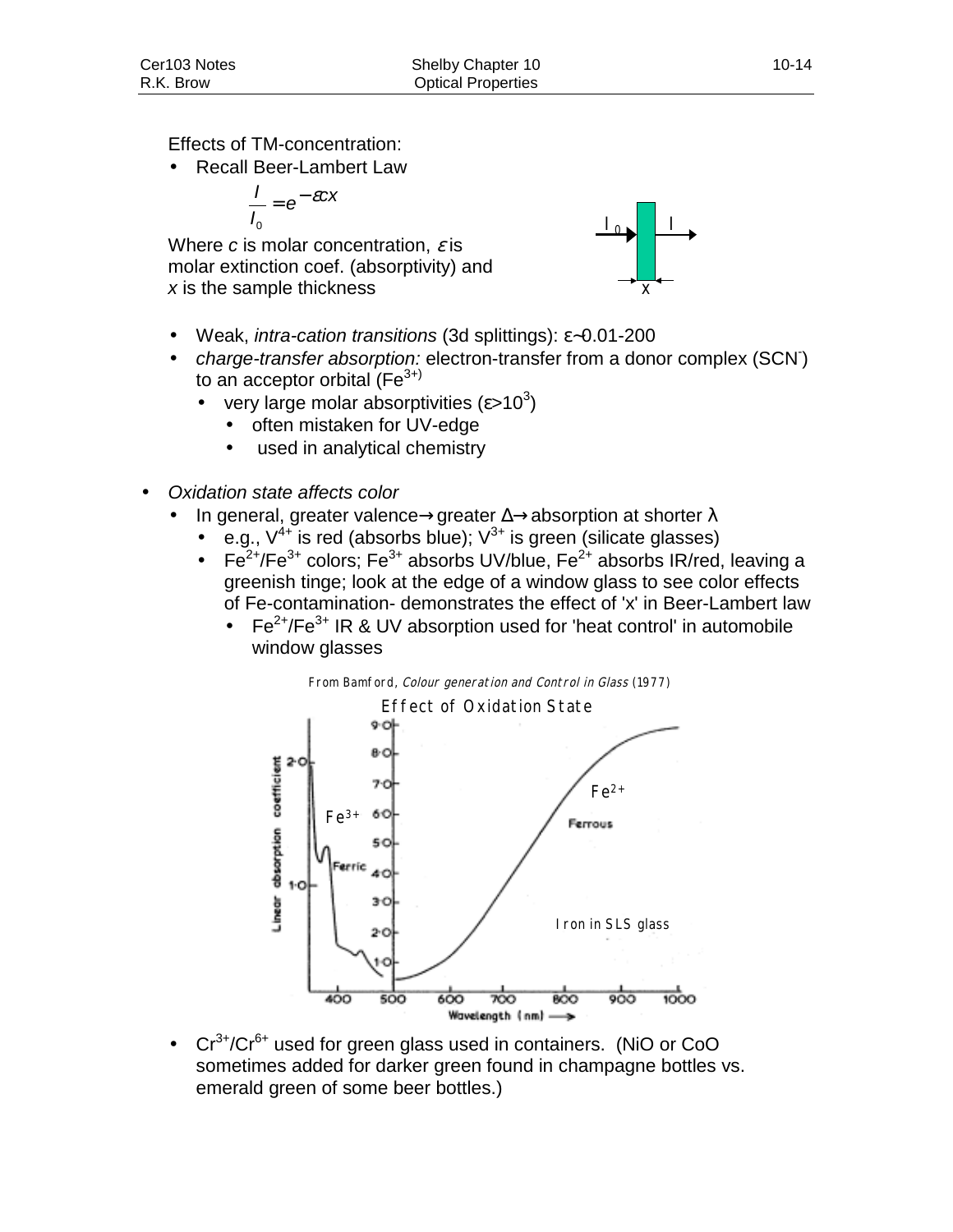• Cr<sup>3+</sup> is emerald green; Cr<sup>6+</sup> is yellowish (broad absorption tail in blue; also possesses red absorption band that is not shown below). Vary the  $Cr^{3+}/Cr^{6+}$  ratio to change the yellow-green tiny.



• Redox effects in glass melts: TM valence sensitive to the oxygen partial pressure in the melt:

 $[O^2]$  depends on  $P_{O2}$  over the melt melt temperature  $[M<sup>x+</sup>]$  concentration glass 'basicity' presence of reducing agents in the melt use of fining agents or oxidizing raw materials  $(As_2O_5 \rightarrow As_2O_3 + O_2$ ; KNO<sub>3</sub> $\rightarrow$ K<sub>2</sub>O+NO+<sup>1</sup>/<sub>2</sub>O<sub>2</sub>)  $\frac{4}{5}m^{x+} + O_2 \leftrightarrow \frac{4}{5}m^{(x+n)+} + 2O^{2-}$ *n*  $m^{x+}$  + O *n*  $x + 0 \infty$ ,  $x + m(x+n)$ 

Amber Glass: Fe3+-S *chromophore*

- Blocks UV to protect against spoilage (pharmaceuticals and adult beverages)
- Tricky to make:
	- $P_{O2}$ <10<sup>-10</sup> atm,  $Fe^{3+} \rightarrow Fe^{2+}$
	- P<sub>O2</sub>>10<sup>-8</sup> atm,  $S^2 \rightarrow SO_4^2$ 
		- Glass turns green
	- Controlled by carbon-additions to the melt; hence 'carbon-sulfur' amber
	- Replace  $S^2$  with  $Se^{2}$  to form a black chromophore



from W.A. Weyl, Coulored Glasses (1951)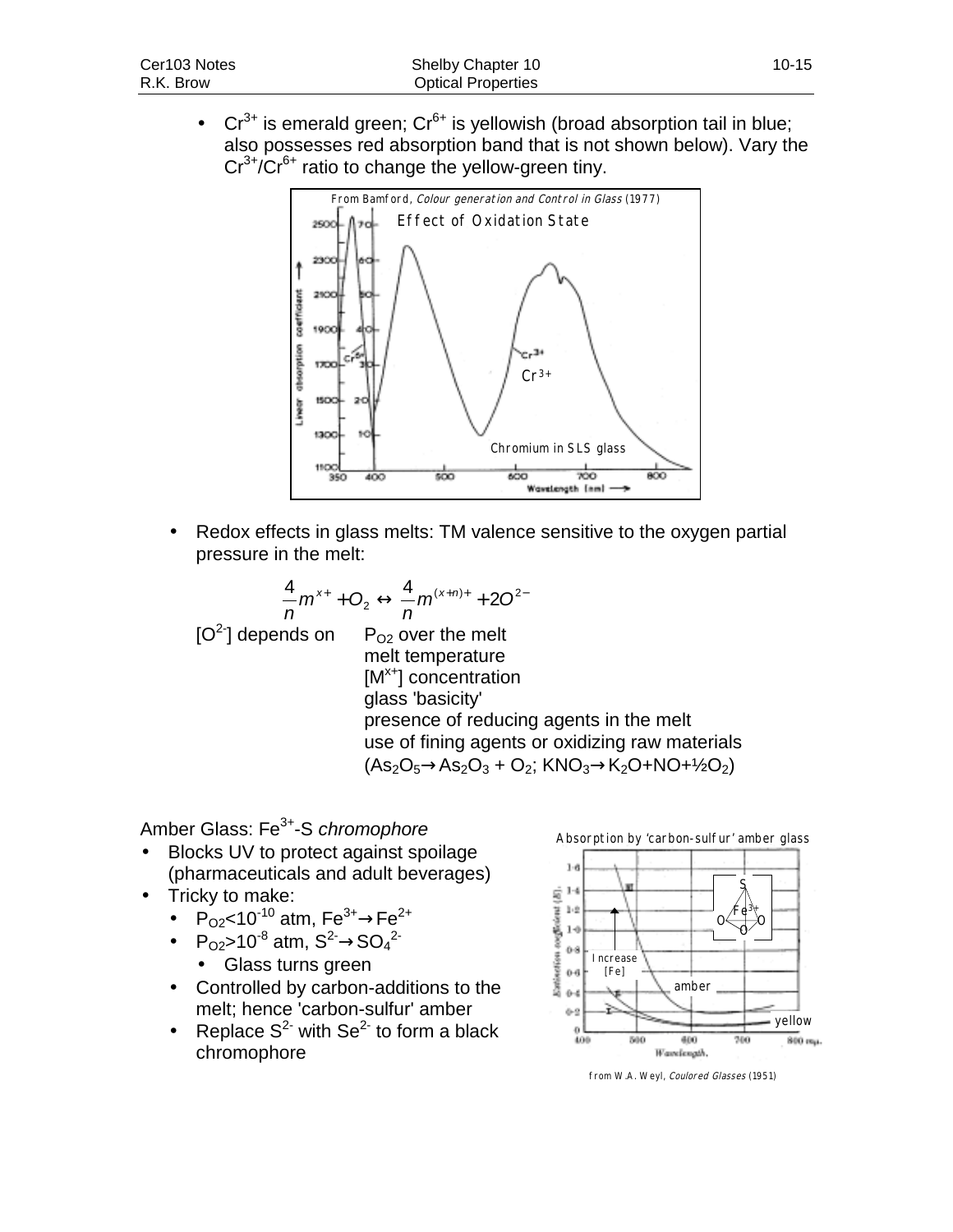Decolorizing- clear glasses.

- Eliminate all transition metals; used to be expensive
- Add decolorizing agents to alter 'internal' oxidation state:

Mn-oxides were once added to SLS glass to counteract the effects of significant Fecontamination by oxidizing  $Fe<sup>2+</sup>$ :

 $Mn^{3+}+Fe^{2+} \rightarrow Mn^{2+}+Fe^{3+}$ Produced clearer glasses, however unanticipated interactions with sunlight (solarization) altered the redox conditions, forming purple glasses:

> $Mn^{2+}+hv \rightarrow Mn^{3+}+e^ \mathsf{Fe}^{2+}$ +e $\rightarrow$  Fe $^{3+}$

Old windows and doorknobs have purple tint

Absorption by Rare-earth ions

- Electronic transitions in 4f orbitals
	- Generally sharper absorption bands than those associated with Transition Metal 3d orbitals
		- More effectively shielded from 'chemical variations' by outer 5s/5p electrons
		- Much smaller ligand field effects
		- Much weaker absorption coefficients



More important consequence of RE-ions is *fluorescence* colors

- UV absorption (hv<sub>1</sub>), excite electrons from the ground state  $(^4I_{9/2})$  to excited states
- Non-radiative transfer to 'longer-lifetime excited state  $(^{4}F_{3/2})$
- Fluorescence by de-excitation back to the <sup>4</sup>l<sub>11/2</sub>ground state- emission of visible light  $(hv<sub>2</sub>)$  depends on energy level differences.
	- Emitted in phase, same direction as incident photon



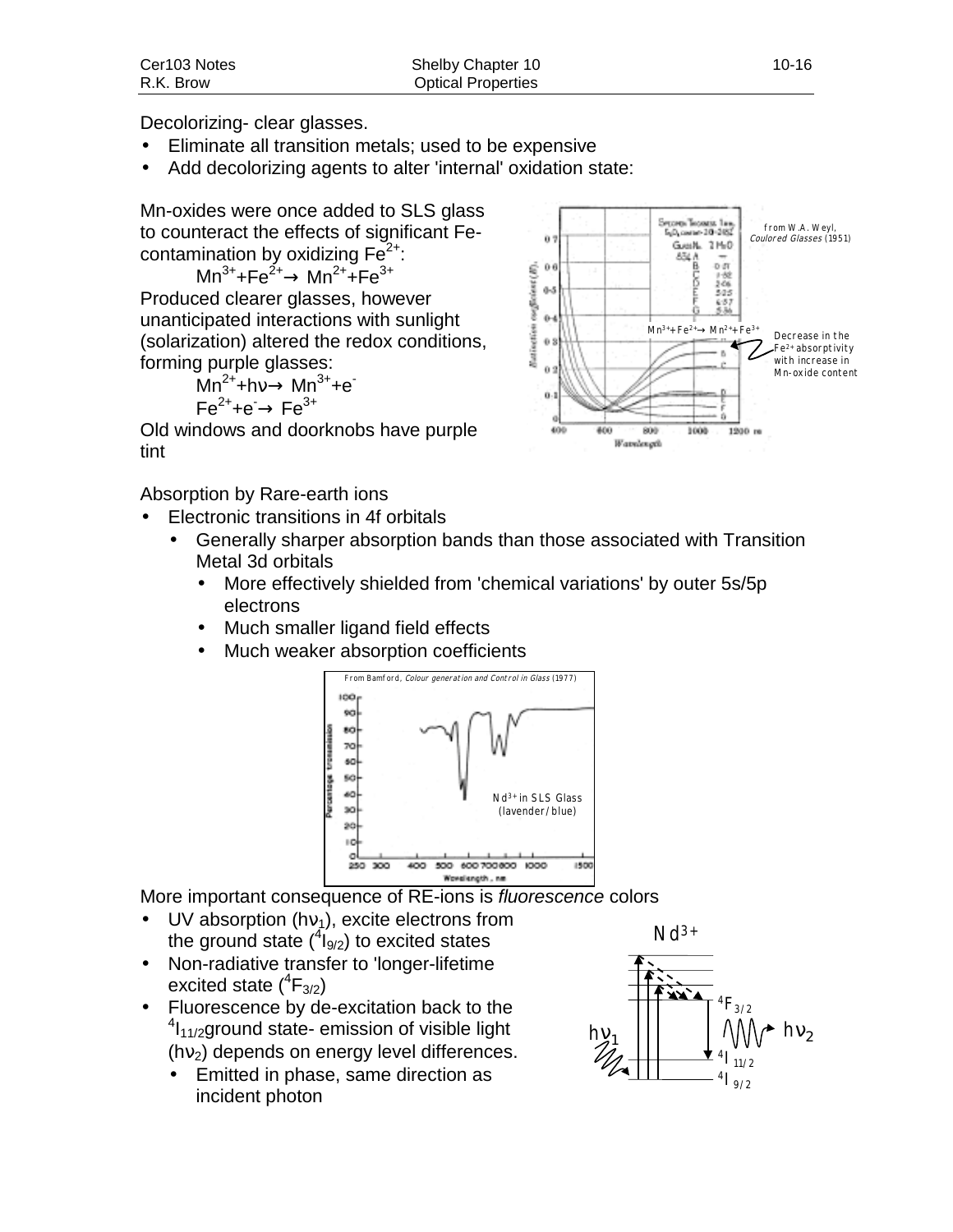- Fluorescence spectra from a series of  $Nd^{3+}$ doped glasses.
	- Note the dependence on host chemistry.
- **Fluorescent light at different λ than absorbed** light.
	- RE-doped glasses will have different (apparent) colors depending on lightsource
	- $Nd^{3+}$  is pinkish in sunlight, blue under fluorescent lights
		- Alexandrite- naturally-occurring REdoped gemstone



(from Weber, *J. Non-Cryst. Solids*,

est giases at 30 K. Composition (not5): A 478eF, 27KF, 17KF, 17KF, 284g, 8 59kg, 38120, 17KF, 07KF, 07KF, 07KF, 07KF, 07KF, 07KF, 07KF, 07KF, 07KF, 07KF, 07KF, 07KF, 07KF, 07KF, 07KF, 07KF, 07KF, 07KF, 07KF, 07KF, 07KF, 07 0.1Nd.O.

• *Population Inversion:* greater population of electrons in the excited state (depends on the fluorescence decay lifetime) than in the ground state, the then the incident light will be amplified- *LASER* (Light Amplification by Stimulated Emitted Radiation)



Operation:

- 1. Optically pumped by pulses from Xe flash-lamps; mirrors concentrate pump light onto the lasing rod at center
- 2.  $Nd^{3+}$  ions absorb pump energy, electrons excited to higher energy levels
- 3. Excited ions decay (non-radiatively, through phonons) to the  ${}^{4}F_{3/2}$  excited state.
- 4. The de-excitation transition from the  ${}^{4}F_{3/2}$  level to the  ${}^{4}I_{11/2}$  level is triggered (stimulated) by a photon , accompanied by the emission of a 1.06 µm photon.
- 5. This fluorescent photon is emitted at all angles from the ion. The laser cavity is designed to focus the these photons along the axis of the laser rod, where intensity increases until a pulse of coherent light is emitted through the partially reflecting mirror (right side of above schematic).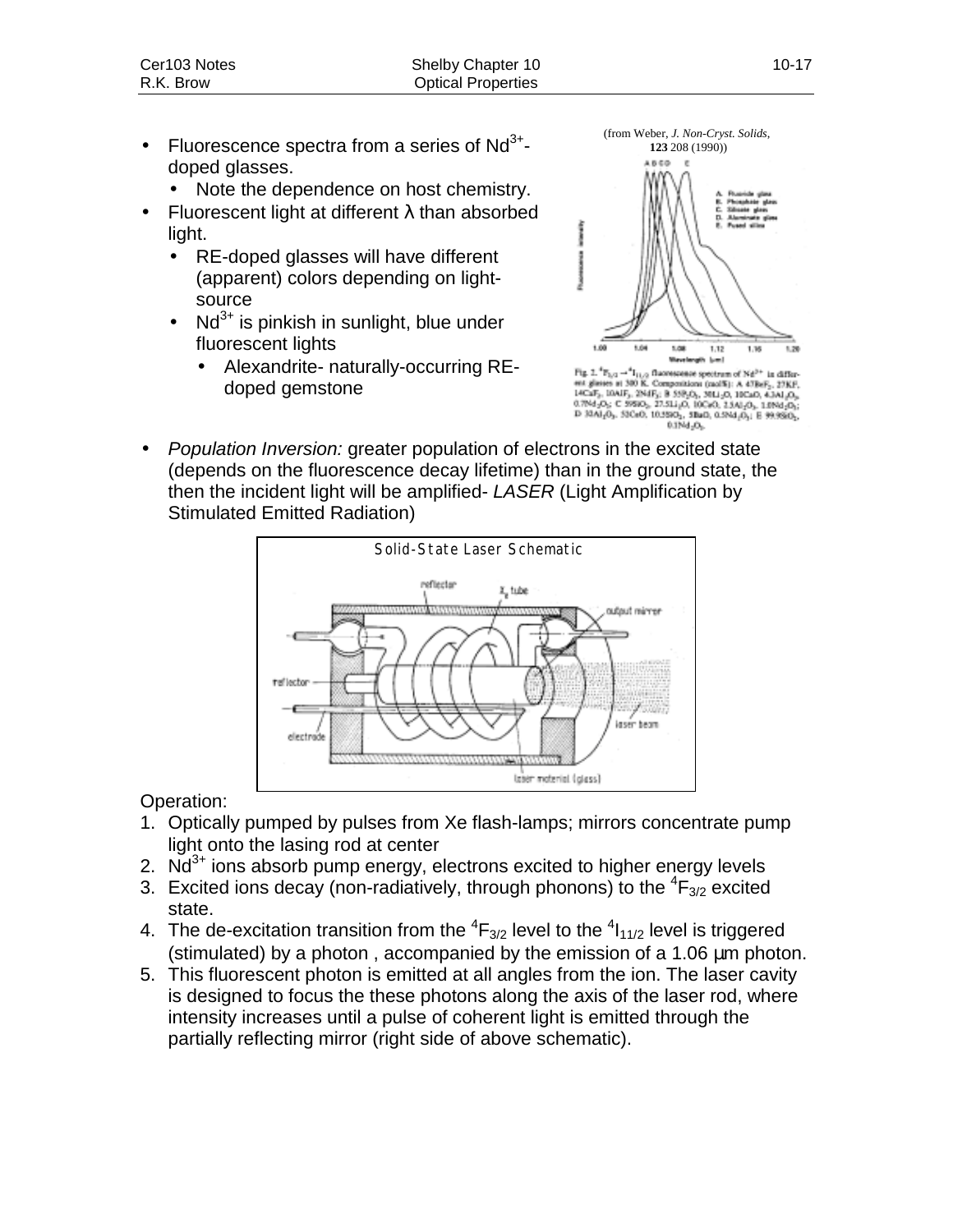| Cer103 Notes | Shelby Chapter 10         | $10 - 18$ |
|--------------|---------------------------|-----------|
| R.K. Brow    | <b>Optical Properties</b> |           |

- Glass lasers generally have broader distributions of energy levels (20-30X broader) than crystal lasers. (Due to the broader distributions of local bond arrangements around the RE ion in a glass than in an ordered crystal lattice).
- Glass laser materials are easier to manufacture than crystal laser materials
	- More opportunities for varying the host properties
	- Easier to manufacture a variety of shapes-
		- glass fiber lasers
		- large plates of laser glass for fusion experiments (LLNL)
	- Lower thermal conductivity of glass is a disadvantage (problem with heat dissipation in high power lasers)

Emitting wavelength from RE-doped solid state lasers is dependent on the 4f energy levels. (See Weber's collection of levels).

Other mechanisms for color in glass:

#### *1. Colloidal Colors*

1.1. Metal Particles *Mie Scattering*: red light is reflected more efficiently than blue light from metal particles with diameters  $< \lambda$  of the light.

*Striking glasses:* heat treatments above T<sub>q</sub> nucleate/grow the colloidal metal particles. Color is 'struck' when particles reach the right size to scatter light; e.g., the gold 'Ruby' glass.

These glasses are generally more difficult to process than TM (or RE) doped 'absorption' colors.

- $K_2O \bullet CaO \bullet SiO_2$ ,  $K_2O \bullet PbO \bullet SiO_2$  base
- 0.003-0.1wt% Cu, Ag, Au-salts
- reducing agent: $SnCl<sub>2</sub>$ , SnO,  $Sb<sub>2</sub>O<sub>3</sub>$
- nucleating agent:  $CeO<sub>2</sub>$

1.2. Semiconducting particles

Color arises from absorption across the band gap (visible ranges from 3.35 eV to 1.61 eV):

CdS 2.42 eV yellow 'ruby' CdSe 1.73 eV red 'ruby' ZnS 3.53 eV UV cut-off filter



VG from 401 showing the phase separated particles and the absorption spectra of striking glasses